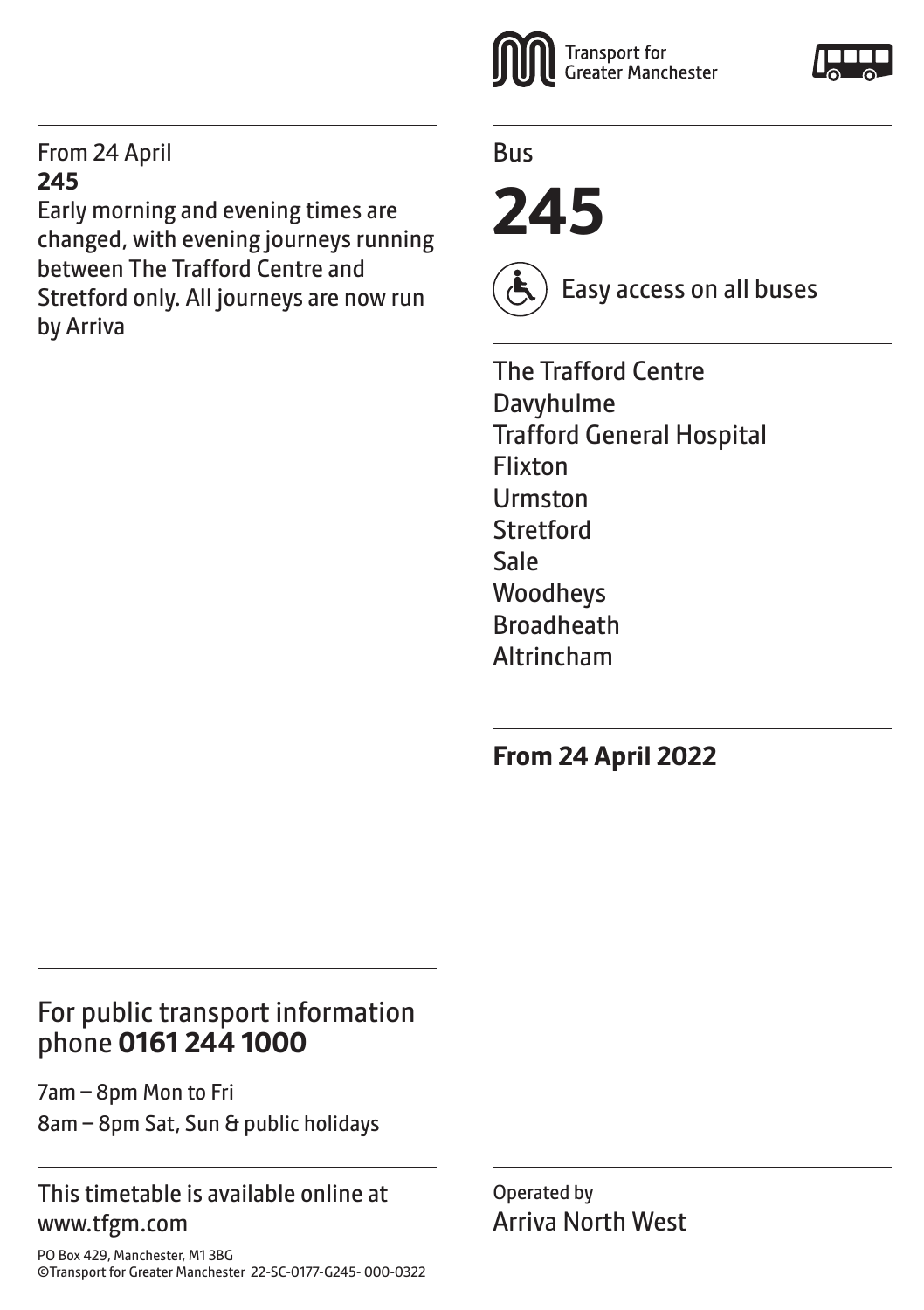# Additional information

## Alternative format

To ask for leaflets to be sent to you, or to request large print, Braille or recorded information phone 0161 244 1000 or visit www.tfgm.com

#### Easy access on buses



 Journeys run with low floor buses have no steps at the entrance, making getting on and off easier. Where shown, low floor buses have a ramp for access and a dedicated space for wheelchairs and pushchairs inside the bus. The bus operator will always try to provide easy access services where these services are scheduled to run.

# Using this timetable

Timetables show the direction of travel, bus numbers and the days of the week. Main stops on the route are listed on the left. Where no time is shown against a particular stop, the bus does not stop there on that journey. Check any letters which are shown in the timetable against the key at the bottom of the page.

## Where to find information about service changes

www.tfgm.com Bus station posters Leaflets from outlets.

# Tickets and information

Bus companies offer a range of tickets for use on their own buses. For travel on any service in the County, use System One tickets, including DaySaver. Travelshops provide tickets, information and journey planning advice on buses, trains and trams for work and pleasure.

# Using the 24 hour clock

Times are shown in four figures. The first two are the hour and the last two are the minutes.

0753 is 53 minutes past 7am 1953 is 53 minutes past 7pm



## Operator details

#### **Arriva North West**

73 Ormskirk Road Aintree Liverpool L9 5AE Telephone 0344 800 4411

#### **Travelshops**

#### **Altrincham Interchange**

Mon to Fri 6.40am to 8.20pm Saturday 7.10am to 8.20pm Sunday\* 9.20am to 4.50pm

#### **Eccles Church Street**

Mon to Fri 7.30am to 4pm Saturday 8am to 11.45am and 12.30pm to 3.30pm Sunday Closed

\*Including public holidays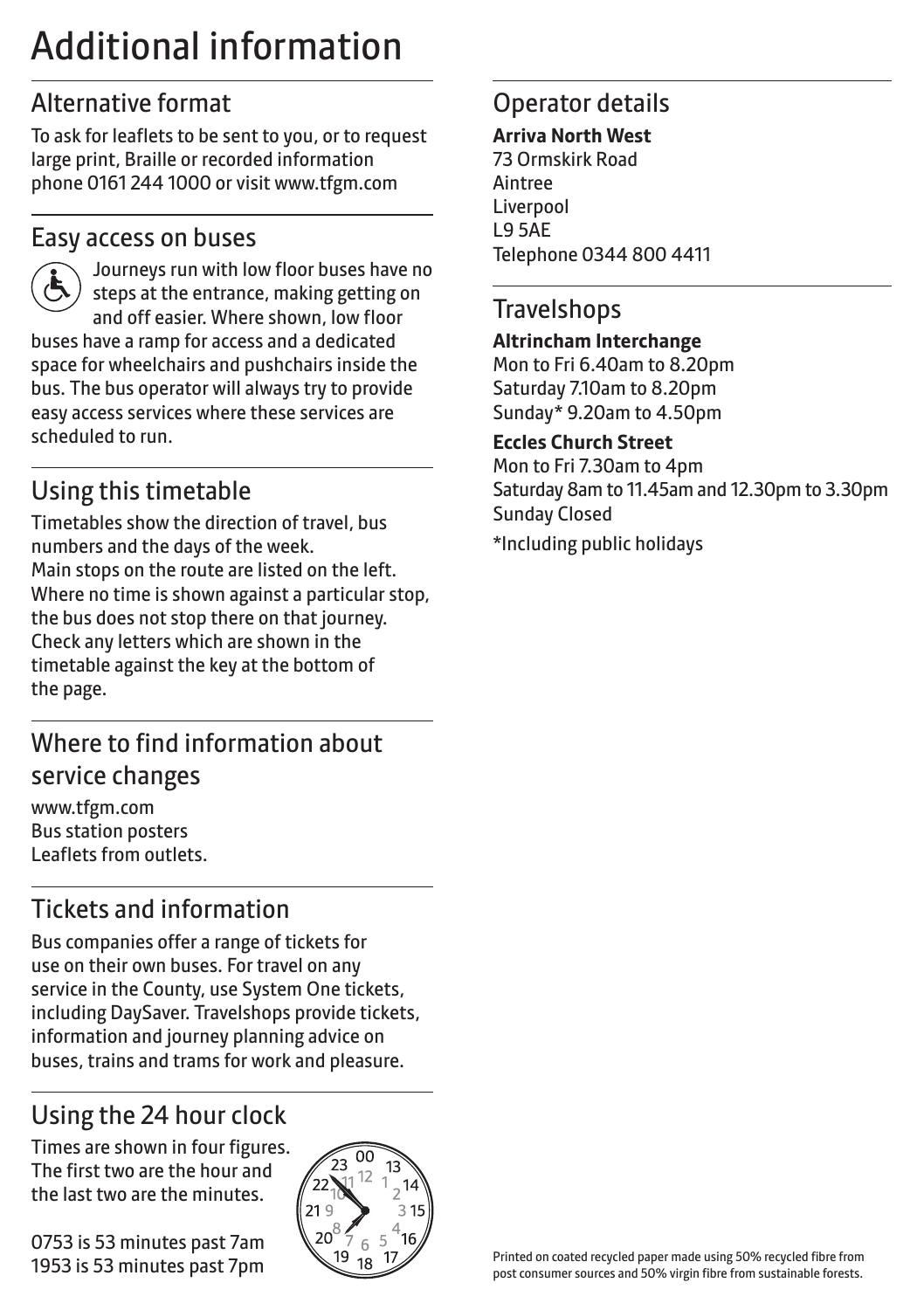## Mondays to Fridays

| The Trafford Centre, Bus Station | 0538      |                                                 |      | 0650 0725 0750 0825 0900 0930 1002 |      |      |      |       |           | 1402 1432 | 1500 | 1532 | 1610      | 1640 | 1720 | 1750      | 1830 |
|----------------------------------|-----------|-------------------------------------------------|------|------------------------------------|------|------|------|-------|-----------|-----------|------|------|-----------|------|------|-----------|------|
| <b>Flixton, Woodsend Circle</b>  |           | 0545 0630 0701 0736                             | 0801 | 0836 0911                          |      | 0941 | 1010 | and   | 1410      | 1443      | 1511 | 1543 | 1621      | 1651 | 1731 | 1801      | 1841 |
| Urmston, Sainsbury's             | 0551      | 0637 0709 0744 0809 0844 0919 0949 1018         |      |                                    |      |      |      | every | 1418      | 1451      | 1519 | 1551 | 1629      | 1659 | 1739 | 1809 1849 |      |
| <b>Stretford Mall</b>            |           | 0602 0648 0720 0755 0820 0855 0930 1000 1029 30 |      |                                    |      |      |      |       | 1429      | 1502 1530 |      | 1602 | 1640 1710 |      | 1750 | 1820      | 1900 |
| Sale, Marks and Spencer          |           | 0610 0656 0729 0804 0829 0904 0939 1009         |      |                                    |      |      | 1038 | mins  | 1438 1511 |           | 1539 | 1611 | 1649      | 1719 | 1759 | 1829 1909 |      |
| Manchester Road/Sinderland Road  | 0618      | 0704 0739 0819 0844 0919                        |      |                                    | 0951 | 1021 | 1049 | until | 1449      | 1519      | 1547 | 1626 | 1704      | 1734 | 1814 | 1837      | 1917 |
| Altrincham, Interchange          | 0625 0711 | 0746 0826 0851 0926 0957                        |      |                                    |      | 1027 | 1055 |       | 1455 1528 |           | 1556 | 1633 | 1711      | 1741 | 1821 | 1846 1926 |      |

|                                      |      | M         | M                        | M |  |
|--------------------------------------|------|-----------|--------------------------|---|--|
| The Trafford Centre, Bus Station     |      |           | 1850 1938 2038 2138 2238 |   |  |
| Flixton, Woodsend Circle             |      |           | 1858 1945 2045 2145 2245 |   |  |
| Urmston, Sainsbury's                 |      | 1906 1951 | 2051 2151 2251           |   |  |
| <b>Stretford Mall</b>                |      |           | 1916 2002 2102 2202 2302 |   |  |
| Sale, Marks and Spencer              | 1922 |           |                          |   |  |
| Manchester Road/Sinderland Road 1931 |      |           |                          |   |  |
| Altrincham, Interchange              | 1937 |           |                          |   |  |

#### **Saturdays**

|                                  | M | m | M                                                       |                      |           | M                   | m | M | M                             |
|----------------------------------|---|---|---------------------------------------------------------|----------------------|-----------|---------------------|---|---|-------------------------------|
| The Trafford Centre, Bus Station |   |   | 0638 0738 0838 0902                                     |                      | 1732 1838 | 1938 2038 2138 2238 |   |   |                               |
| <b>Flixton, Woodsend Circle</b>  |   |   | 0645 0745 0845 0910 and                                 |                      |           |                     |   |   | 1740 1845 1945 2045 2145 2245 |
| Urmston, Sainsbury's             |   |   | 0651 0751 0851 0918 every 1748 1851 1951 2051 2151 2251 |                      |           |                     |   |   |                               |
| <b>Stretford Mall</b>            |   |   | 0702 0802 0902 0929 30                                  |                      |           |                     |   |   | 1759 1902 2002 2102 2202 2302 |
| Sale, Marks and Spencer          |   |   |                                                         | 0910 0938 mins 1808  |           |                     |   |   |                               |
| Manchester Road/Sinderland Road  |   |   |                                                         | 0920 0949 until 1819 |           |                     |   |   |                               |
| Altrincham, Interchange          |   |   |                                                         | 0925 0955            | 1825      |                     |   |   |                               |

M – Journey provided with the financial support of Transport for Greater Manchester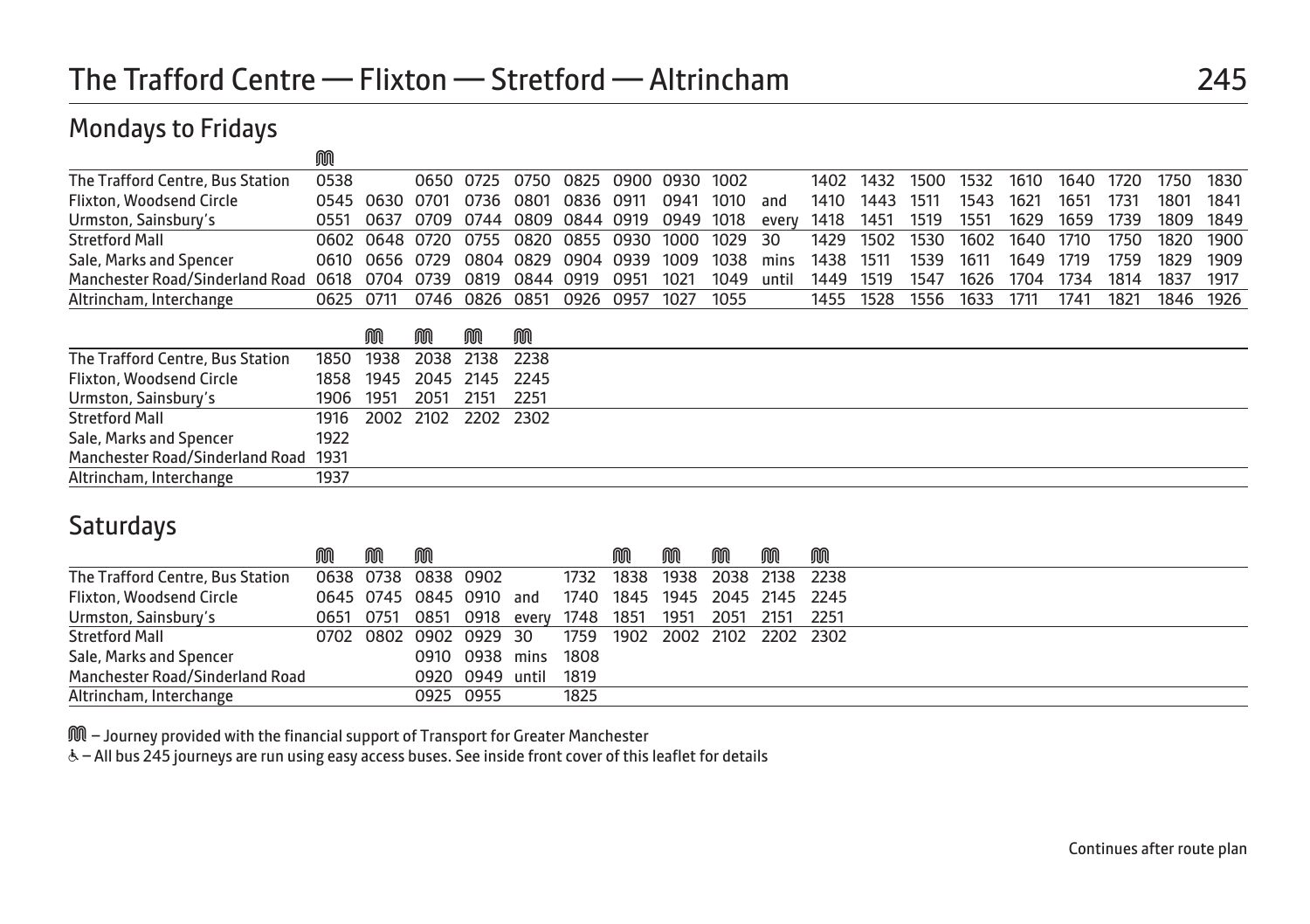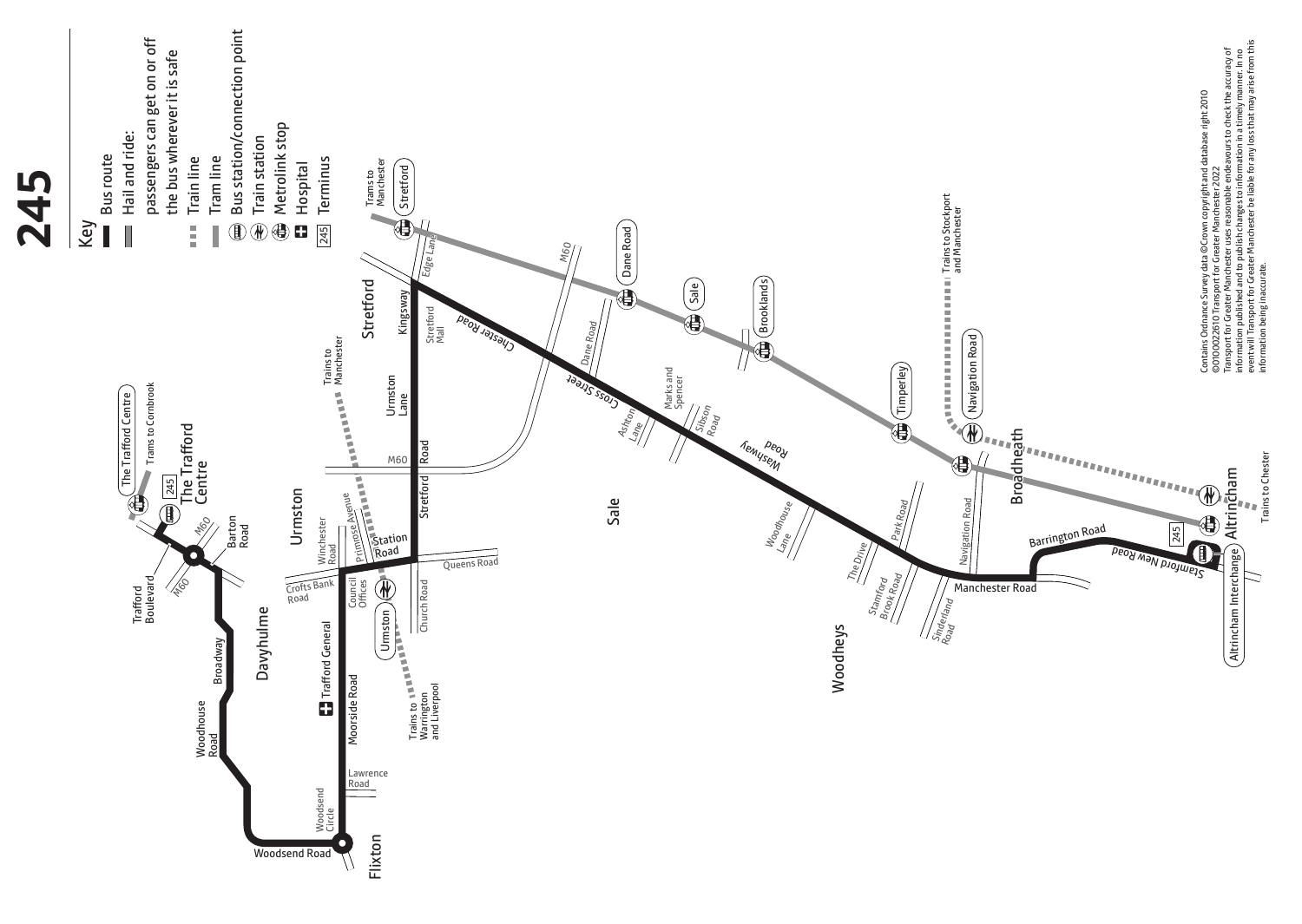## Sundays and public holidays (except Christmas and New Year period)

|                                           |           |                      |      | M                                   | M | M | M |  |
|-------------------------------------------|-----------|----------------------|------|-------------------------------------|---|---|---|--|
| The Trafford Centre, Bus Station          |           | 0910                 |      | 1810 1838 1938 2038 2138            |   |   |   |  |
| <b>Flixton, Woodsend Circle</b>           |           | 0919 and             |      | 1819 1845 1945 2045 2145            |   |   |   |  |
| Urmston, Sainsbury's                      |           |                      |      | 0927 every 1827 1851 1951 2051 2151 |   |   |   |  |
| <b>Stretford Mall</b>                     |           |                      |      | 0937 hour 1837 1902 2002 2102 2202  |   |   |   |  |
| Sale, Marks and Spencer                   |           | 0840 0944 until 1844 |      |                                     |   |   |   |  |
| Manchester Road/Sinderland Road 0849 0953 |           |                      | 1853 |                                     |   |   |   |  |
| Altrincham, Interchange                   | 0855 0959 |                      | 1859 |                                     |   |   |   |  |

For details of buses during the Christmas and New Year period, please phone 0161 244 1000

M – Journey provided with the financial support of Transport for Greater Manchester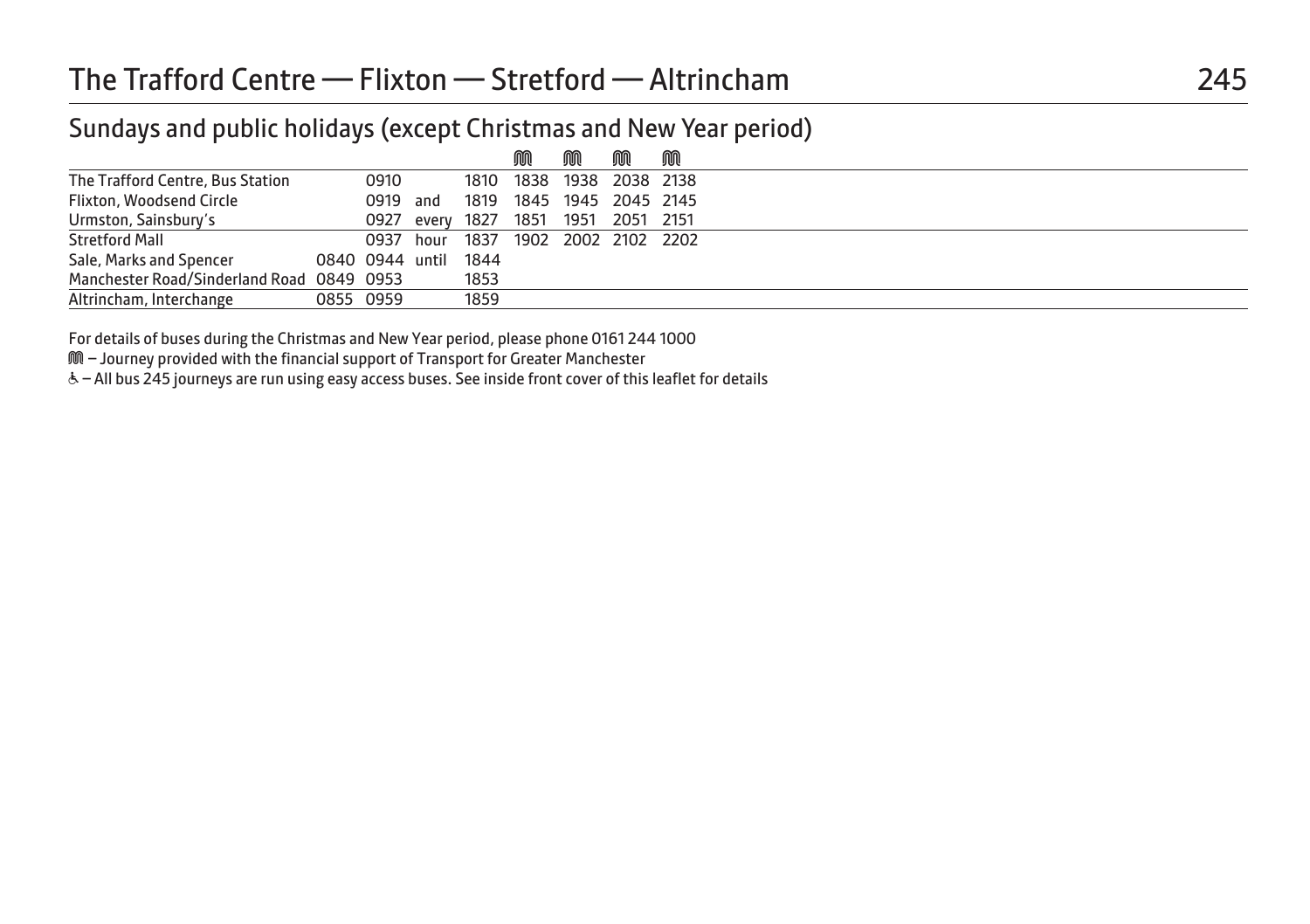## Mondays to Fridays

|                                  |      |      |           |      |      |                              |       |      |      |      |      |      |      |      |      | M    | M         | M    | M    |
|----------------------------------|------|------|-----------|------|------|------------------------------|-------|------|------|------|------|------|------|------|------|------|-----------|------|------|
| Altrincham, Interchange          | 0550 | 0630 | 0645 0720 |      | 0750 | 0830                         |       | 1430 | 1505 | 1535 | 1610 | 1640 | 1720 | 1745 | 1836 |      |           |      |      |
| <b>Trafford College</b>          | 0555 |      |           |      |      | 0635 0653 0728 0758 0836 and |       | 1436 | 1513 | 1543 | 1618 | 1648 | 1728 | 1753 | 1841 |      |           |      |      |
| Sale, Marks and Spencer          | 0607 | 0647 |           |      |      | 0709 0744 0814 0849 every    |       | 1449 | 1526 | 1556 | 1634 | 1704 | 1744 | 1809 | 1851 |      |           |      |      |
| <b>Stretford Mall</b>            | 0615 | 0655 | 0717      | 0752 | 0822 | 0857                         | 30    | 1457 | 1534 | 1604 | 1642 | 1712 | 1752 | 1817 | 1858 | 1906 | 2006 2106 |      | 2206 |
| Urmston, Sainsbury's             | 0623 | 0703 | 0725      | 0801 | 0831 | 0906                         | mins  | 1506 | 1543 | 1613 | 1651 | 1721 | 1801 | 1826 | 1906 | 1915 | 2015      | 2115 | 2215 |
| Flixton, Woodsend Circle         | 0629 | 0709 | 0731      | 0807 | 0837 | 0912                         | until | 1512 | 1549 | 1619 | 1657 | 1727 | 1807 | 1832 | 1912 | 1920 | 2020      | 2120 | 2220 |
| The Trafford Centre, Bus Station | 0641 | 0721 | 0743      | 0821 | 0851 | 0926                         |       | 1526 | 1603 | 1633 | 1711 | 1741 | 1821 | 1846 | 1924 | 1932 | 2032 2132 |      | 2232 |
|                                  | M    |      |           |      |      |                              |       |      |      |      |      |      |      |      |      |      |           |      |      |
| Stretford Mall                   | 2306 |      |           |      |      |                              |       |      |      |      |      |      |      |      |      |      |           |      |      |
| Urmston, Sainsbury's             | 2315 |      |           |      |      |                              |       |      |      |      |      |      |      |      |      |      |           |      |      |
| Flixton, Woodsend Circle         | 2320 |      |           |      |      |                              |       |      |      |      |      |      |      |      |      |      |           |      |      |
| The Trafford Centre, Bus Station | 2332 |      |           |      |      |                              |       |      |      |      |      |      |      |      |      |      |           |      |      |

#### **Saturdays**

|                                  | M |      | M                             |          |       |      |      | M    | M | M | M                        | M |
|----------------------------------|---|------|-------------------------------|----------|-------|------|------|------|---|---|--------------------------|---|
| Altrincham, Interchange          |   | 0710 |                               | 0800     |       | 1700 | 1740 |      |   |   |                          |   |
| <b>Trafford College</b>          |   | 0715 |                               | 0806 and |       | 1706 | 1746 |      |   |   |                          |   |
| Sale, Marks and Spencer          |   | 0725 |                               | 0819     | every | 1719 | 1759 |      |   |   |                          |   |
| <b>Stretford Mall</b>            |   |      | 0706 0732 0806 0827 30        |          |       | 1727 | 1807 |      |   |   | 1906 2006 2106 2206 2306 |   |
| Urmston, Sainsbury's             |   |      | 0715 0740 0815 0836 mins 1736 |          |       |      | 1816 | 1915 |   |   | 2015 2115 2215 2315      |   |
| Flixton, Woodsend Circle         |   |      | 0720 0746 0820 0842 until     |          |       | 1742 | 1822 |      |   |   | 1920 2020 2120 2220 2320 |   |
| The Trafford Centre, Bus Station |   |      | 0732 0758 0832 0856           |          |       | 1756 | 1836 | 1932 |   |   | 2032 2132 2232 2332      |   |

M – Journey provided with the financial support of Transport for Greater Manchester